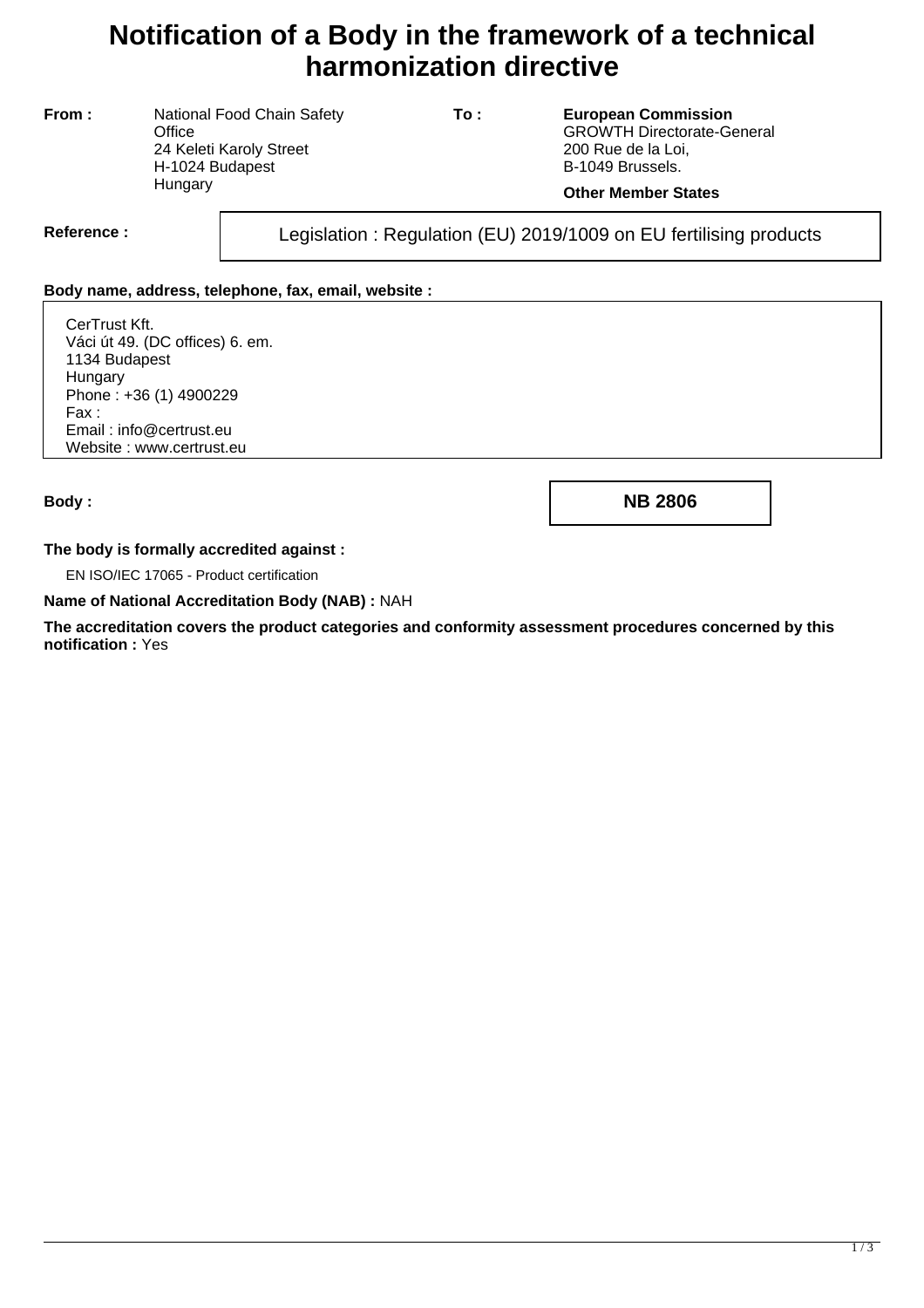## **Tasks performed by the Body :**

**Last approval date :** 26/10/2021

| Product family, product /Intended use/Product<br>range                                                                                                                                                                                                                                 | <b>Procedure/Modules</b>                                                                                                                                                                          | <b>Annexes or</b><br>directives                                                                                                                                                                                               | <b>Procedures</b><br>articles of the applicability limitations                                                                                                                                                                                                                                                                                                                                                               |
|----------------------------------------------------------------------------------------------------------------------------------------------------------------------------------------------------------------------------------------------------------------------------------------|---------------------------------------------------------------------------------------------------------------------------------------------------------------------------------------------------|-------------------------------------------------------------------------------------------------------------------------------------------------------------------------------------------------------------------------------|------------------------------------------------------------------------------------------------------------------------------------------------------------------------------------------------------------------------------------------------------------------------------------------------------------------------------------------------------------------------------------------------------------------------------|
| Fertilising products as specified in PFC 1 to 4 composed EU-type examination (module<br>solely of materials covered by one or more of the<br>following CMCs: CMC 1 (except inhibitors as specified in type based on internal<br>CMC 1 point 4), CMC 4, CMC 6, CMC 7, CMC 8, CMC<br>11. | B) followed by conformity to<br>production control (module C)<br>Quality assurance of the<br>production process (module<br>D1)                                                                    | Articles 13,<br>Part I, point 3<br>Annex IV, Part II, (C)(I)(a)(i-ii)(A)<br>Module B+C<br>Annex V<br>Articles 13,<br>$14(2)-(3), 15, 16,$<br>20-36 Annex IV,<br>Part I, point 4<br>Annex IV, Part II,<br>Module D1<br>Annex V | Except for ammonium<br>$14(2)-(3)$ , 15, 16, nitrate fertilisers of high<br>20-36 Annex IV, nitrogen content as<br>specified in PFC 1                                                                                                                                                                                                                                                                                        |
| Fertilising product blends as specified in PFC 7                                                                                                                                                                                                                                       | <b>EU-type examination (module</b><br>B) followed by conformity to<br>type based on internal<br>production control (module C)<br>Quality assurance of the<br>production process (module<br>$D$ 1) | Articles 13,<br>Part I, point 3<br>Module B+C<br>Annex V<br>Articles 13,<br>$14(2)-(3), 15, 16,$<br>20-36 Annex IV,<br>Part I, point 4<br>Annex IV, Part II,<br>Module D1<br>Annex V                                          | Except for fertilising product<br>14(2)-(3), 15, 16, blends containing 28% or<br>20-36 Annex IV, more by mass of nitrogen<br>(N) from a fertilising product<br>Annex IV, Part II, as specified in PFC 1<br>$(C)(I)(a)(I-II)(A)$                                                                                                                                                                                              |
| Ammonium nitrate fertilisers of high nitrogen content as<br>specified in PFC 1 $(C)(I)(a)(i-ii)(A)$                                                                                                                                                                                    | Internal production control plus<br>supervised product testing<br>(module A1)                                                                                                                     | Articles 13,<br> 14(2)-(3), 15, 16,<br>20-36 Annex IV,<br>Part I, point 2<br>Annex IV, Part II,<br>Module A1<br>Annex V                                                                                                       |                                                                                                                                                                                                                                                                                                                                                                                                                              |
| Fertilising product blends as specified in PFC 7<br>containing 28% or more by mass of nitrogen (N) from a<br>fertilising product as specified in PFC 1 $(\tilde{C})(I)(a)(I-iI)(A)$                                                                                                    | Internal production control plus<br>supervised product testing<br>(module A1)                                                                                                                     | Articles 13,<br> 14(2)-(3), 15, 16,<br>20-36 Annex IV,<br>Part I, point 2<br>Annex IV, Part II,<br>Module A1<br>Annex V                                                                                                       |                                                                                                                                                                                                                                                                                                                                                                                                                              |
| Fertilising products as specified in PFC 1 to 4 containing EU-type examination (module<br>materials covered by one or more of the following<br>CMCs: CMC 2, CMC 9, CMC 10                                                                                                              | B) followed by conformity to<br>type based on internal<br>production control (module C)<br>Quality assurance of the<br>production process (module<br>D1)                                          | Articles 13,<br>Part I, point 3<br>Module B+C<br>Annex V<br>Articles 13,<br>$14(2)-(3), 15, 16,$<br>Part I, point 4<br>Module D1<br>Annex V                                                                                   | Except for a) ammonium<br>$14(2)-(3)$ , 15, 16, nitrate fertilisers of high<br>20-36 Annex IV, nitrogen content as<br>specified in PFC 1<br>Annex IV, Part II, $(C)(I)(a)(i-ii)(A)$ and b)<br>fertilising products<br>containing materials<br>covered by CMC 3 or CMC<br>20-36 Annex IV, Except ammonium nitrate<br>fertilisers of high nitrogen<br>Annex IV, Part II, content as specified in PFC<br>1 $(C)(I)(a)(I-iI)(A)$ |
| Inhibitors as specified in PFC 5 or Fertilising products<br>containing inhibitors as specified in CMC 1, point 4                                                                                                                                                                       | EU-type examination (module<br>B) followed by conformity to<br>type based on internal<br>production control (module C)<br>Quality assurance of the<br>production process (module<br>D1)           | Articles 13,<br>Part I, point 3<br>Module B+C<br>Annex V<br>Articles 13,<br>14(2)-(3), 15, 16,<br>Part I, point 4<br>Module D1<br>Annex V                                                                                     | Except for a) ammonium<br>14(2)-(3), 15, 16, nitrate fertilisers of high<br>20-36 Annex IV, nitrogen content as<br>specified in PFC 1<br>Annex IV, Part II, $(C)(I)(a)(I-iI)(A)$ and b)<br>fertilising products<br>containing materials<br>covered by CMC 3 or CMC<br>20-36 Annex IV, Except ammonium nitrate<br>fertilisers of high nitrogen<br>Annex IV, Part II, content as specified in PFC<br> 1 (C)(I)(a)(i-ii)(A)     |
| Plant biostimulants as specified in PFC 6                                                                                                                                                                                                                                              | <b>EU-type examination (module</b><br>B) followed by conformity to                                                                                                                                | Articles 13,                                                                                                                                                                                                                  | Except products containing<br>14(2)-(3), 15, 16, materials covered by CMC                                                                                                                                                                                                                                                                                                                                                    |